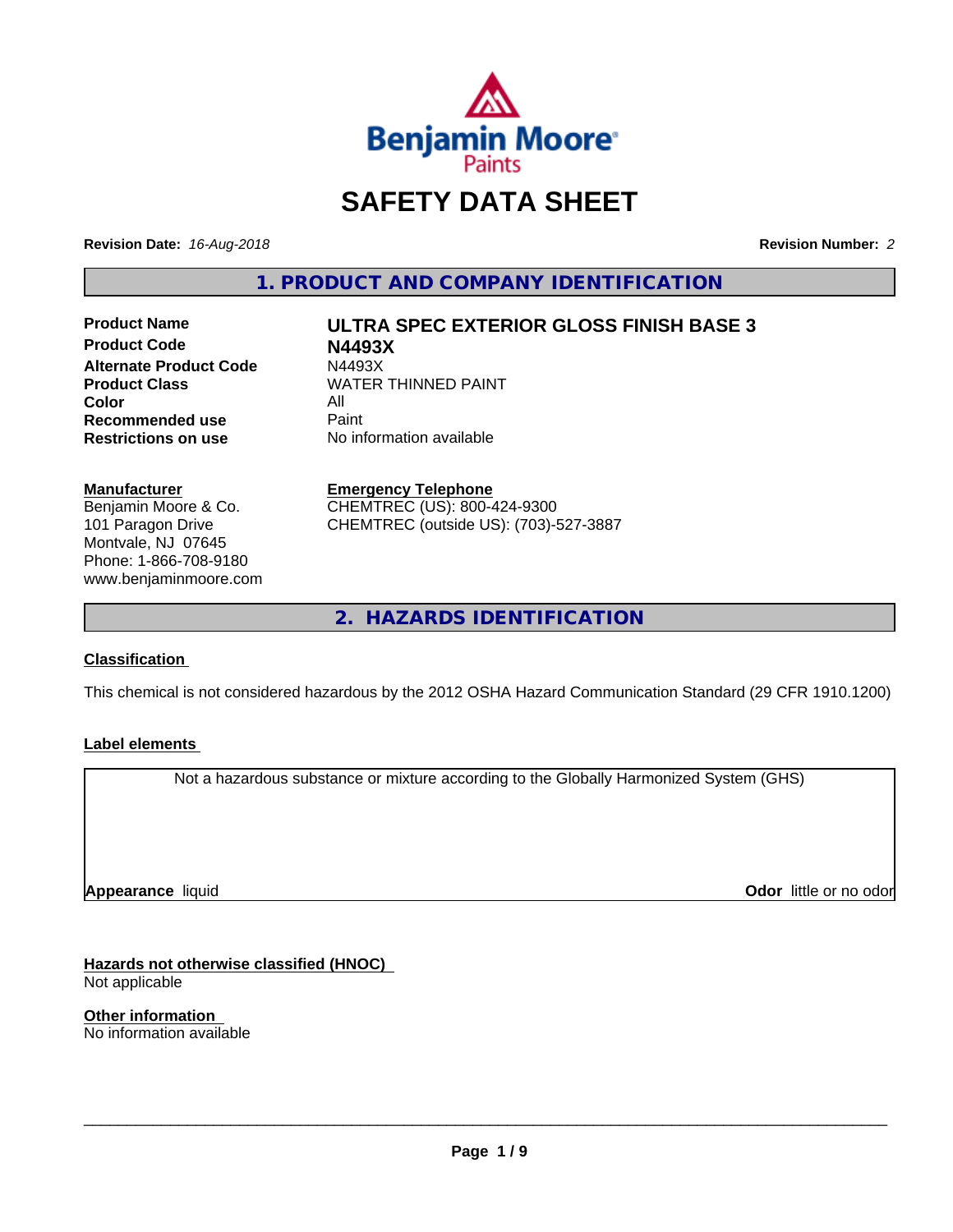# **3. COMPOSITION INFORMATION ON COMPONENTS**

| <b>Chemical name</b>                                                         | CAS No.    | Weight-% |
|------------------------------------------------------------------------------|------------|----------|
| Kaolin                                                                       | 1332-58-7  |          |
| Titanium dioxide                                                             | 13463-67-7 |          |
| Zinc oxide                                                                   | 1314-13-2  |          |
| Propanoic acid, 2-methyl-, monoester with<br>2,2,4-trimethyl-1,3-pentanediol | 25265-77-4 |          |
| Sodium C14-C16 olefin sulfonate                                              | 68439-57-6 | 0.5      |

|                                                                                  |                                 | <b>4. FIRST AID MEASURES</b>                                                                                                                 |
|----------------------------------------------------------------------------------|---------------------------------|----------------------------------------------------------------------------------------------------------------------------------------------|
| <b>General Advice</b>                                                            |                                 | No hazards which require special first aid measures.                                                                                         |
| <b>Eye Contact</b>                                                               | physician.                      | Rinse thoroughly with plenty of water for at least 15 minutes and consult a                                                                  |
| <b>Skin Contact</b>                                                              | contaminated clothes and shoes. | Wash off immediately with soap and plenty of water while removing all                                                                        |
| <b>Inhalation</b>                                                                |                                 | Move to fresh air. If symptoms persist, call a physician.                                                                                    |
| Ingestion                                                                        | if necessary.                   | Clean mouth with water and afterwards drink plenty of water. Consult a physician                                                             |
| <b>Most Important</b><br><b>Symptoms/Effects</b>                                 | None known.                     |                                                                                                                                              |
| <b>Notes To Physician</b>                                                        | Treat symptomatically.          |                                                                                                                                              |
|                                                                                  |                                 | 5. FIRE-FIGHTING MEASURES                                                                                                                    |
| <b>Suitable Extinguishing Media</b>                                              |                                 | Use extinguishing measures that are appropriate to local<br>circumstances and the surrounding environment.                                   |
| <b>Protective Equipment And Precautions For</b><br><b>Firefighters</b>           |                                 | As in any fire, wear self-contained breathing apparatus<br>pressure-demand, MSHA/NIOSH (approved or equivalent)<br>and full protective gear. |
| <b>Specific Hazards Arising From The Chemical</b>                                |                                 | Closed containers may rupture if exposed to fire or<br>extreme heat.                                                                         |
| <b>Sensitivity To Mechanical Impact</b>                                          |                                 | No                                                                                                                                           |
| <b>Sensitivity To Static Discharge</b>                                           |                                 | No                                                                                                                                           |
| <b>Flash Point Data</b><br>Flash Point (°F)<br>Flash Point (°C)<br><b>Method</b> |                                 | Not applicable<br>Not applicable<br>Not applicable                                                                                           |

**Flammability Limits In Air**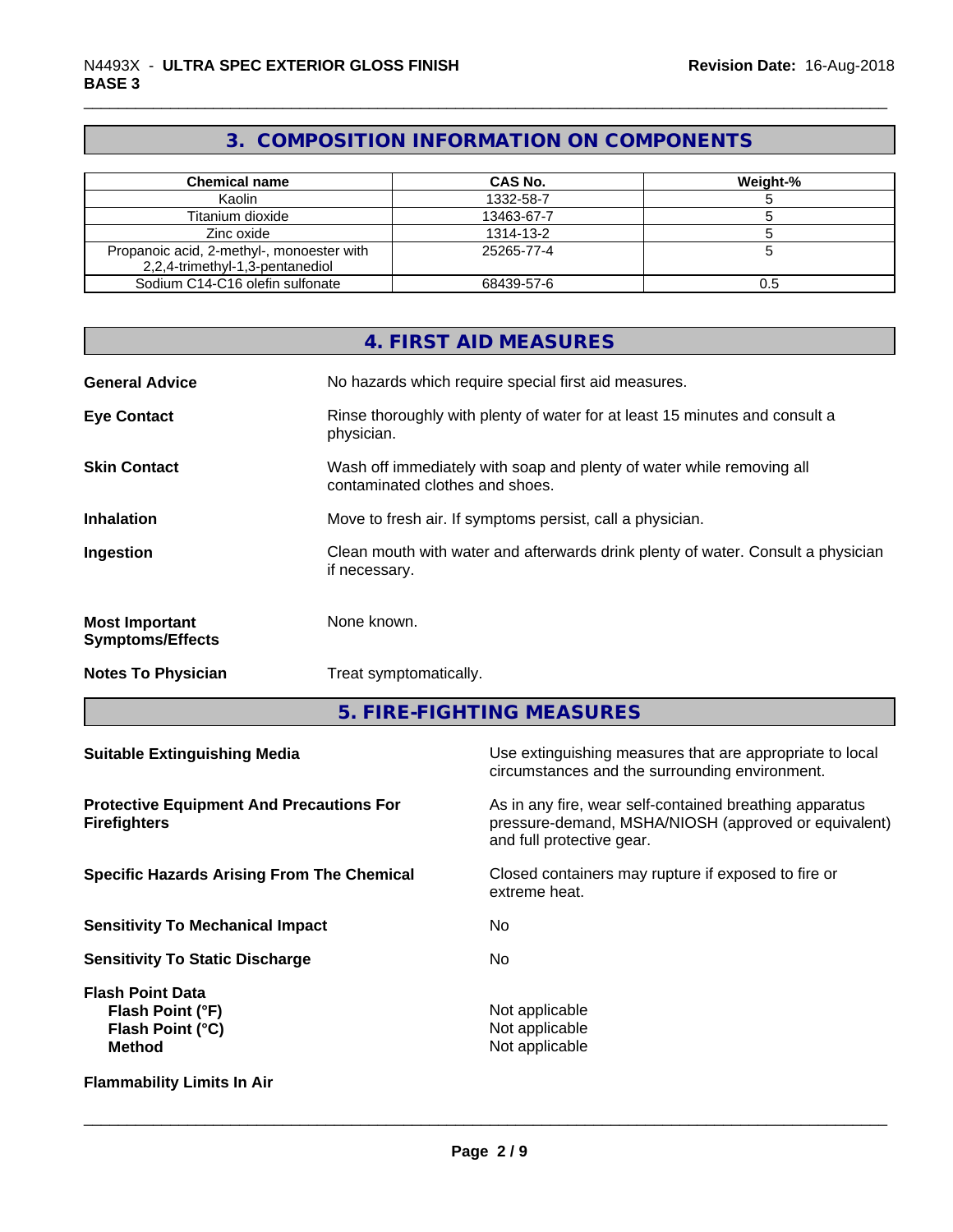#### **Lower flammability limit:** Not applicable **Upper flammability limit:** Not applicable

**NFPA Health:** 1 **Flammability:** 0 **Instability:** 0 **Special:** Not Applicable

#### **NFPA Legend**

- 0 Not Hazardous
- 1 Slightly
- 2 Moderate
- 3 High
- 4 Severe

*The ratings assigned are only suggested ratings, the contractor/employer has ultimate responsibilities for NFPA ratings where this system is used.*

*Additional information regarding the NFPA rating system is available from the National Fire Protection Agency (NFPA) at www.nfpa.org.*

#### **6. ACCIDENTAL RELEASE MEASURES**

| <b>Personal Precautions</b>      | Avoid contact with skin, eyes and clothing. Ensure adequate ventilation.                                                                                                         |  |
|----------------------------------|----------------------------------------------------------------------------------------------------------------------------------------------------------------------------------|--|
| <b>Other Information</b>         | Prevent further leakage or spillage if safe to do so.                                                                                                                            |  |
| <b>Environmental precautions</b> | See Section 12 for additional Ecological Information.                                                                                                                            |  |
| <b>Methods for Cleaning Up</b>   | Soak up with inert absorbent material. Sweep up and shovel into suitable<br>containers for disposal.                                                                             |  |
|                                  | 7. HANDLING AND STORAGE                                                                                                                                                          |  |
| <b>Handling</b>                  | Avoid contact with skin, eyes and clothing. Avoid breathing vapors, spray mists or<br>sanding dust. In case of insufficient ventilation, wear suitable respiratory<br>equipment. |  |
| <b>Storage</b>                   | Keep container tightly closed. Keep out of the reach of children.                                                                                                                |  |
| <b>Incompatible Materials</b>    | No information available                                                                                                                                                         |  |
|                                  |                                                                                                                                                                                  |  |

# **8. EXPOSURE CONTROLS/PERSONAL PROTECTION**

#### **Exposure Limits**

| <b>Chemical name</b> | <b>ACGIH TLV</b>          | <b>OSHA PEL</b>            |
|----------------------|---------------------------|----------------------------|
| Kaolin               | $2 \text{ mg/m}^3$ - TWA  | 15 mg/m <sup>3</sup> - TWA |
|                      |                           | $5 \text{ ma/m}^3$ - TWA   |
| Titanium dioxide     | 10 mg/m $3$ - TWA         | $15 \text{ ma/m}^3$ - TWA  |
| Zinc oxide           | 2 mg/m <sup>3</sup> - TWA | 5 mg/m <sup>3</sup> - TWA  |
|                      | 10 mg/m $3$ - STEL        | 15 mg/m $3$ - TWA          |

#### **Legend**

ACGIH - American Conference of Governmental Industrial Hygienists Exposure Limits OSHA - Occupational Safety & Health Administration Exposure Limits N/E - Not Established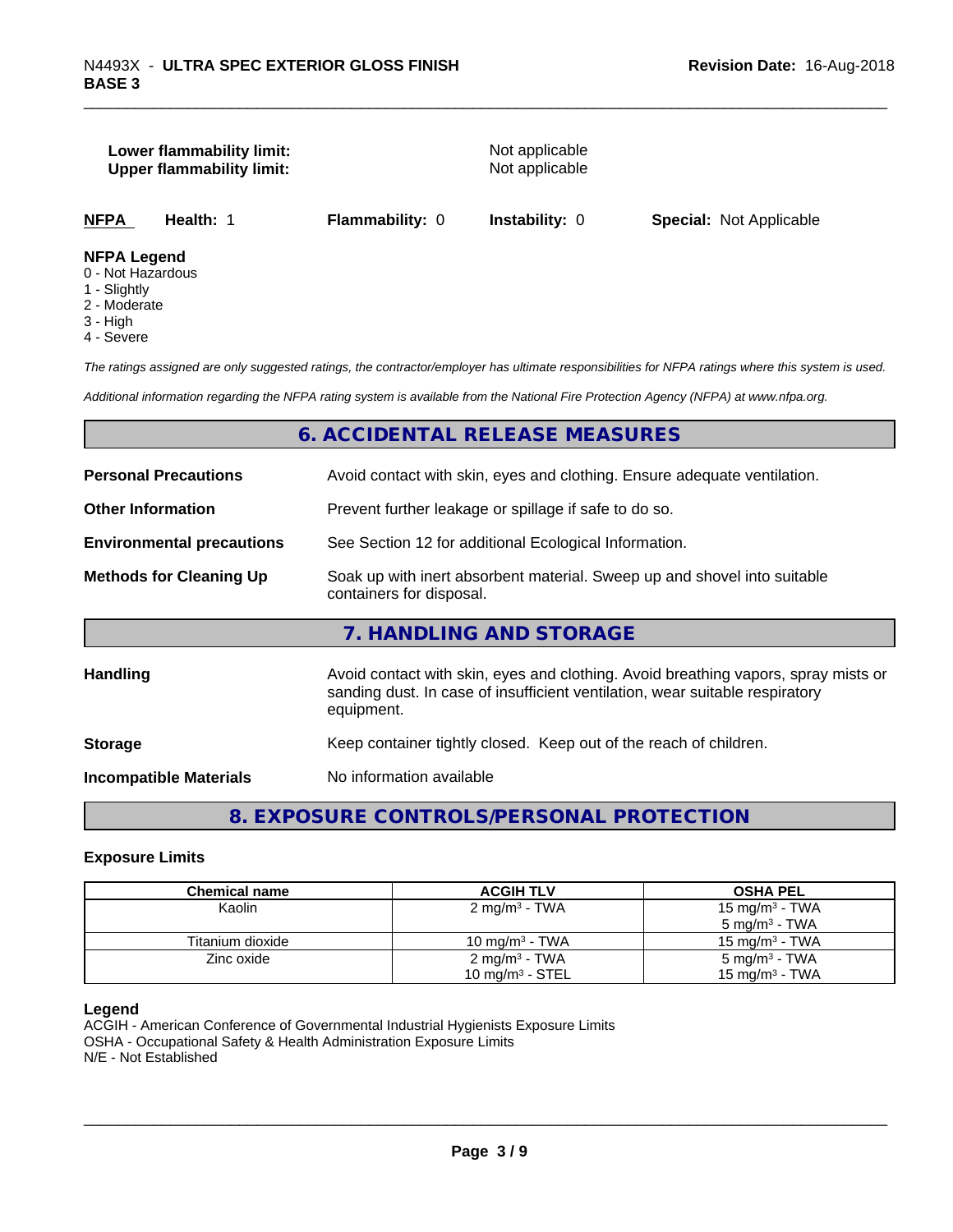| <b>Engineering Measures</b>          | Ensure adequate ventilation, especially in confined areas.                                                                          |
|--------------------------------------|-------------------------------------------------------------------------------------------------------------------------------------|
| <b>Personal Protective Equipment</b> |                                                                                                                                     |
| <b>Eye/Face Protection</b>           | Safety glasses with side-shields.                                                                                                   |
| <b>Skin Protection</b>               | Protective gloves and impervious clothing.                                                                                          |
| <b>Respiratory Protection</b>        | In case of insufficient ventilation wear suitable respiratory equipment.                                                            |
| <b>Hygiene Measures</b>              | Avoid contact with skin, eyes and clothing. Remove and wash contaminated<br>clothing before re-use. Wash thoroughly after handling. |

# **9. PHYSICAL AND CHEMICAL PROPERTIES**

| Appearance                           | liquid                   |
|--------------------------------------|--------------------------|
| Odor                                 | little or no odor        |
| <b>Odor Threshold</b>                | No information available |
| Density (Ibs/gal)                    | $9.2 - 9.6$              |
| <b>Specific Gravity</b>              | $1.10 - 1.15$            |
| pH                                   | No information available |
| <b>Viscosity (cps)</b>               | No information available |
| Solubility(ies)                      | No information available |
| <b>Water solubility</b>              | No information available |
| <b>Evaporation Rate</b>              | No information available |
| Vapor pressure @20 °C (kPa)          | No information available |
| Vapor density                        | No information available |
| Wt. % Solids                         | $40 - 50$                |
| Vol. % Solids                        | $35 - 45$                |
| Wt. % Volatiles                      | $50 - 60$                |
| Vol. % Volatiles                     | $55 - 65$                |
| <b>VOC Regulatory Limit (g/L)</b>    | < 50                     |
| <b>Boiling Point (°F)</b>            | 212                      |
| <b>Boiling Point (°C)</b>            | 100                      |
| <b>Freezing Point (°F)</b>           | 32                       |
| <b>Freezing Point (°C)</b>           | 0                        |
| Flash Point (°F)                     | Not applicable           |
| Flash Point (°C)                     | Not applicable           |
| <b>Method</b>                        | Not applicable           |
| Flammability (solid, gas)            | Not applicable           |
| <b>Upper flammability limit:</b>     | Not applicable           |
| Lower flammability limit:            | Not applicable           |
| <b>Autoignition Temperature (°F)</b> | No information available |
| <b>Autoignition Temperature (°C)</b> | No information available |
| Decomposition Temperature (°F)       | No information available |
| Decomposition Temperature (°C)       | No information available |
| <b>Partition coefficient</b>         | No information available |

# **10. STABILITY AND REACTIVITY**

**Reactivity Not Applicable Not Applicable** 

**Chemical Stability Chemical Stability** Stable under normal conditions.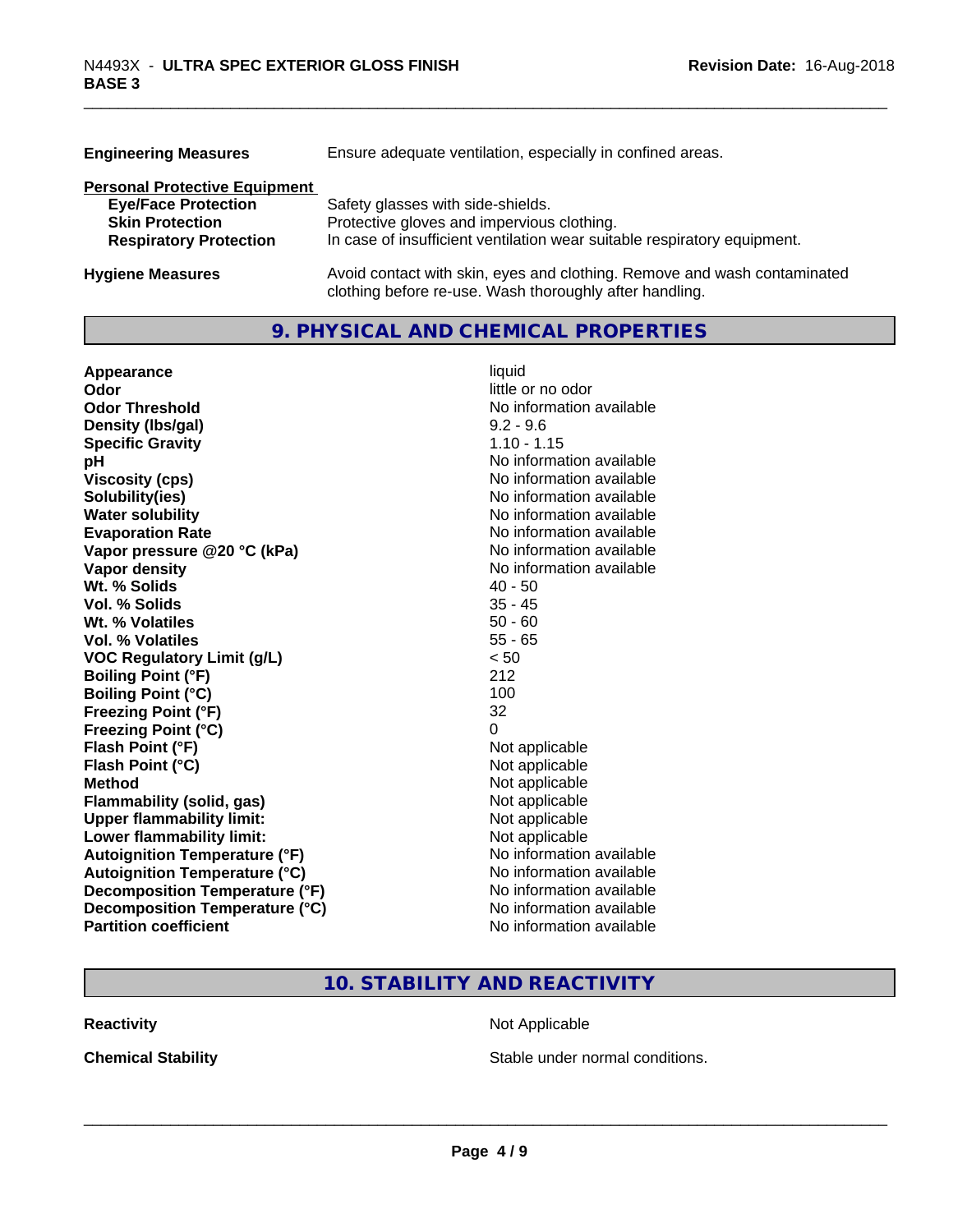| <b>Conditions to avoid</b>                                                                                                                                                                                                                                                                                                                                                                                              |                                                                                                                                                                                                                                                                                                                                                                                                          | Prevent from freezing.                                                                                                                                               |
|-------------------------------------------------------------------------------------------------------------------------------------------------------------------------------------------------------------------------------------------------------------------------------------------------------------------------------------------------------------------------------------------------------------------------|----------------------------------------------------------------------------------------------------------------------------------------------------------------------------------------------------------------------------------------------------------------------------------------------------------------------------------------------------------------------------------------------------------|----------------------------------------------------------------------------------------------------------------------------------------------------------------------|
| <b>Incompatible Materials</b>                                                                                                                                                                                                                                                                                                                                                                                           |                                                                                                                                                                                                                                                                                                                                                                                                          | No materials to be especially mentioned.                                                                                                                             |
| <b>Hazardous Decomposition Products</b>                                                                                                                                                                                                                                                                                                                                                                                 |                                                                                                                                                                                                                                                                                                                                                                                                          | None under normal use.                                                                                                                                               |
| <b>Possibility of hazardous reactions</b>                                                                                                                                                                                                                                                                                                                                                                               |                                                                                                                                                                                                                                                                                                                                                                                                          | None under normal conditions of use.                                                                                                                                 |
|                                                                                                                                                                                                                                                                                                                                                                                                                         |                                                                                                                                                                                                                                                                                                                                                                                                          | 11. TOXICOLOGICAL INFORMATION                                                                                                                                        |
| <b>Product Information</b>                                                                                                                                                                                                                                                                                                                                                                                              |                                                                                                                                                                                                                                                                                                                                                                                                          |                                                                                                                                                                      |
| Information on likely routes of exposure                                                                                                                                                                                                                                                                                                                                                                                |                                                                                                                                                                                                                                                                                                                                                                                                          |                                                                                                                                                                      |
| <b>Principal Routes of Exposure</b>                                                                                                                                                                                                                                                                                                                                                                                     | Eye contact, skin contact and inhalation.                                                                                                                                                                                                                                                                                                                                                                |                                                                                                                                                                      |
| <b>Acute Toxicity</b>                                                                                                                                                                                                                                                                                                                                                                                                   |                                                                                                                                                                                                                                                                                                                                                                                                          |                                                                                                                                                                      |
| <b>Product Information</b>                                                                                                                                                                                                                                                                                                                                                                                              | No information available                                                                                                                                                                                                                                                                                                                                                                                 |                                                                                                                                                                      |
| Symptoms related to the physical, chemical and toxicological characteristics                                                                                                                                                                                                                                                                                                                                            |                                                                                                                                                                                                                                                                                                                                                                                                          |                                                                                                                                                                      |
| <b>Symptoms</b>                                                                                                                                                                                                                                                                                                                                                                                                         | No information available                                                                                                                                                                                                                                                                                                                                                                                 |                                                                                                                                                                      |
|                                                                                                                                                                                                                                                                                                                                                                                                                         |                                                                                                                                                                                                                                                                                                                                                                                                          | Delayed and immediate effects as well as chronic effects from short and long-term exposure                                                                           |
| Eye contact<br><b>Skin contact</b><br><b>Inhalation</b><br>Ingestion<br><b>Sensitization</b><br><b>Neurological Effects</b><br><b>Mutagenic Effects</b><br><b>Reproductive Effects</b><br><b>Developmental Effects</b><br><b>Target organ effects</b><br><b>STOT - single exposure</b><br><b>STOT - repeated exposure</b><br>Other adverse effects<br><b>Aspiration Hazard</b><br><b>Numerical measures of toxicity</b> | May cause slight irritation.<br>skin and cause irritation.<br>May cause irritation of respiratory tract.<br>No information available<br>No information available.<br>No information available.<br>No information available.<br>No information available.<br>No information available.<br>No information available.<br>No information available.<br>No information available.<br>No information available | Substance may cause slight skin irritation. Prolonged or repeated contact may dry<br>Ingestion may cause gastrointestinal irritation, nausea, vomiting and diarrhea. |
| The following values are calculated based on chapter 3.1 of the GHS document                                                                                                                                                                                                                                                                                                                                            |                                                                                                                                                                                                                                                                                                                                                                                                          |                                                                                                                                                                      |
| <b>ATEmix (oral)</b><br><b>ATEmix (dermal)</b>                                                                                                                                                                                                                                                                                                                                                                          | 90441 mg/kg<br>1431076 mg/kg                                                                                                                                                                                                                                                                                                                                                                             |                                                                                                                                                                      |
| <b>Component Information</b>                                                                                                                                                                                                                                                                                                                                                                                            |                                                                                                                                                                                                                                                                                                                                                                                                          |                                                                                                                                                                      |
| Kaolin<br>LD50 Oral: > 5000 mg/kg (Rat)<br>Titanium dioxide<br>LD50 Oral: > 10000 mg/kg (Rat)                                                                                                                                                                                                                                                                                                                           |                                                                                                                                                                                                                                                                                                                                                                                                          |                                                                                                                                                                      |
|                                                                                                                                                                                                                                                                                                                                                                                                                         |                                                                                                                                                                                                                                                                                                                                                                                                          |                                                                                                                                                                      |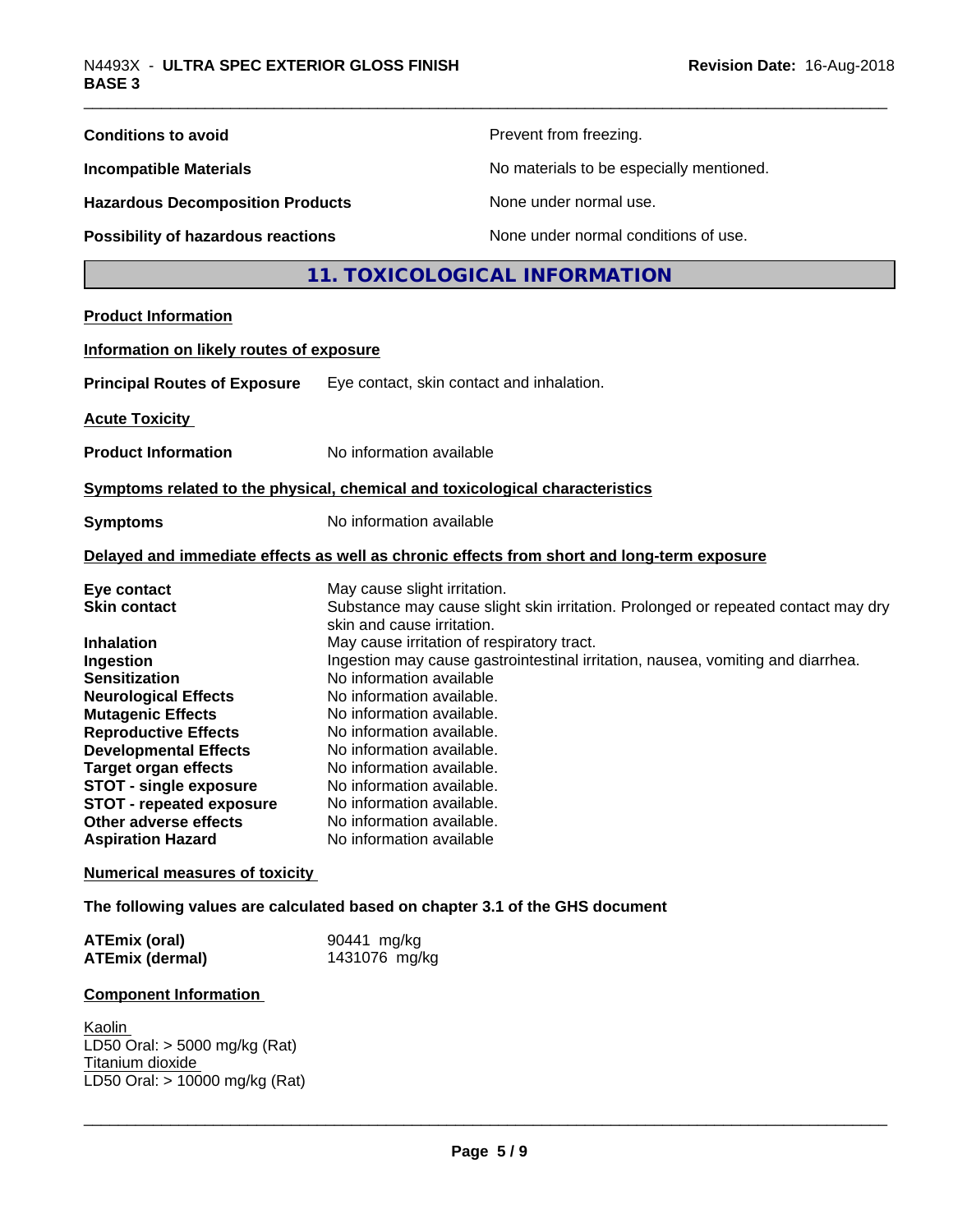#### Zinc oxide

LD50 Oral: 5000 mg/kg (Rat) LC50 Inhalation (Dust):  $> 5700$  mg/m<sup>3</sup> (Rat, 4 hr.)

#### **Carcinogenicity**

*The information below indicateswhether each agency has listed any ingredient as a carcinogen:.*

| <b>Chemical</b><br>name  | <b>IARC</b>                    | <b>NTP</b> | ດເ⊔∧<br>UJNA |
|--------------------------|--------------------------------|------------|--------------|
|                          | . .<br>2B<br>Human<br>Possible |            | Listed       |
| $-1$<br>Fitanium dioxide | Carcinoɑen                     |            |              |

• Although IARC has classified titanium dioxide as possibly carcinogenic to humans (2B), their summary concludes: "No significant exposure to titanium dioxide is thought to occur during the use of products in which titanium dioxide is bound to other materials, such as paint."

#### **Legend**

IARC - International Agency for Research on Cancer NTP - National Toxicity Program OSHA - Occupational Safety & Health Administration

**12. ECOLOGICAL INFORMATION**

## **Ecotoxicity Effects**

The environmental impact of this product has not been fully investigated.

#### **Product Information**

#### **Acute Toxicity to Fish**

No information available

#### **Acute Toxicity to Aquatic Invertebrates**

No information available

#### **Acute Toxicity to Aquatic Plants**

No information available

#### **Persistence / Degradability**

No information available.

#### **Bioaccumulation**

No information available.

#### **Mobility in Environmental Media**

No information available.

#### **Ozone**

No information available

#### **Component Information**

#### **Acute Toxicity to Fish**

Titanium dioxide  $LC50:$  > 1000 mg/L (Fathead Minnow - 96 hr.)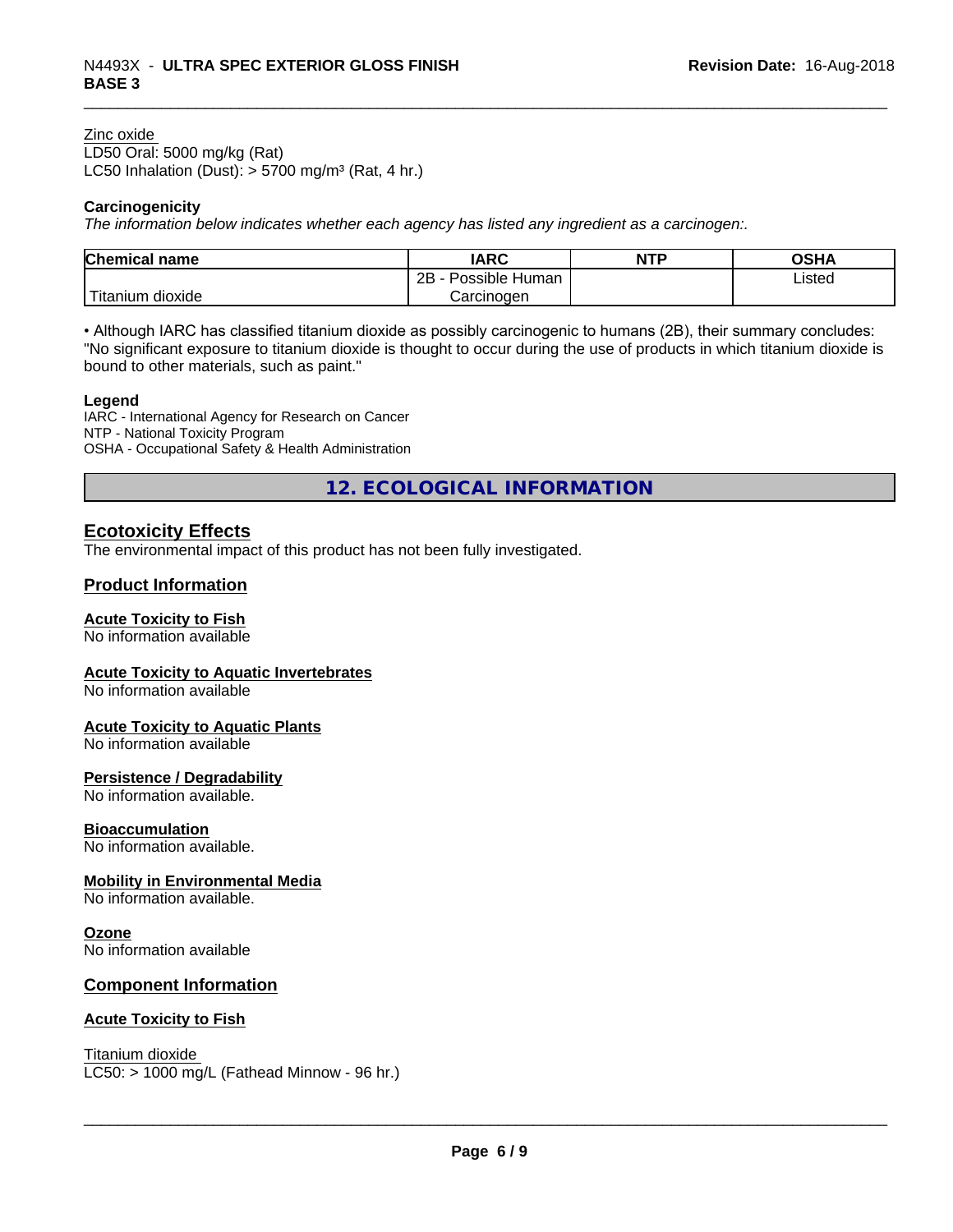#### **Acute Toxicity to Aquatic Invertebrates**

No information available

#### **Acute Toxicity to Aquatic Plants**

No information available

|                              | 13. DISPOSAL CONSIDERATIONS                                                                                                                                                                                               |
|------------------------------|---------------------------------------------------------------------------------------------------------------------------------------------------------------------------------------------------------------------------|
| <b>Waste Disposal Method</b> | Dispose of in accordance with federal, state, and local regulations. Local<br>requirements may vary, consult your sanitation department or state-designated<br>environmental protection agency for more disposal options. |
|                              | 14. TRANSPORT INFORMATION                                                                                                                                                                                                 |
| <b>DOT</b>                   | Not regulated                                                                                                                                                                                                             |
| <b>ICAO/IATA</b>             | Not regulated                                                                                                                                                                                                             |
| <b>IMDG/IMO</b>              | Not regulated                                                                                                                                                                                                             |
|                              | 15. REGULATORY INFORMATION                                                                                                                                                                                                |

#### **International Inventories**

| <b>TSCA: United States</b> | Yes - All components are listed or exempt. |
|----------------------------|--------------------------------------------|
| <b>DSL: Canada</b>         | Yes - All components are listed or exempt. |

### **Federal Regulations**

#### **SARA 311/312 hazardous categorization**

| Acute health hazard               | No. |
|-----------------------------------|-----|
| Chronic Health Hazard             | Nο  |
| Fire hazard                       | N٥  |
| Sudden release of pressure hazard | Nο  |
| Reactive Hazard                   | N٥  |

#### **SARA 313**

Section 313 of Title III of the Superfund Amendments and Reauthorization Act of 1986 (SARA). This product contains a chemical or chemicals which are subject to the reporting requirements of the Act and Title 40 of the Code of Federal Regulations, Part 372:

| <b>Chemical name</b> | CAS No.   | Weight-% | <b>CERCLA/SARA 313</b>     |
|----------------------|-----------|----------|----------------------------|
|                      |           |          | (de minimis concentration) |
| Zinc oxide           | 1314-13-2 |          |                            |

 $\overline{\phantom{a}}$  ,  $\overline{\phantom{a}}$  ,  $\overline{\phantom{a}}$  ,  $\overline{\phantom{a}}$  ,  $\overline{\phantom{a}}$  ,  $\overline{\phantom{a}}$  ,  $\overline{\phantom{a}}$  ,  $\overline{\phantom{a}}$  ,  $\overline{\phantom{a}}$  ,  $\overline{\phantom{a}}$  ,  $\overline{\phantom{a}}$  ,  $\overline{\phantom{a}}$  ,  $\overline{\phantom{a}}$  ,  $\overline{\phantom{a}}$  ,  $\overline{\phantom{a}}$  ,  $\overline{\phantom{a}}$ 

#### **Clean Air Act,Section 112 Hazardous Air Pollutants (HAPs) (see 40 CFR 61)**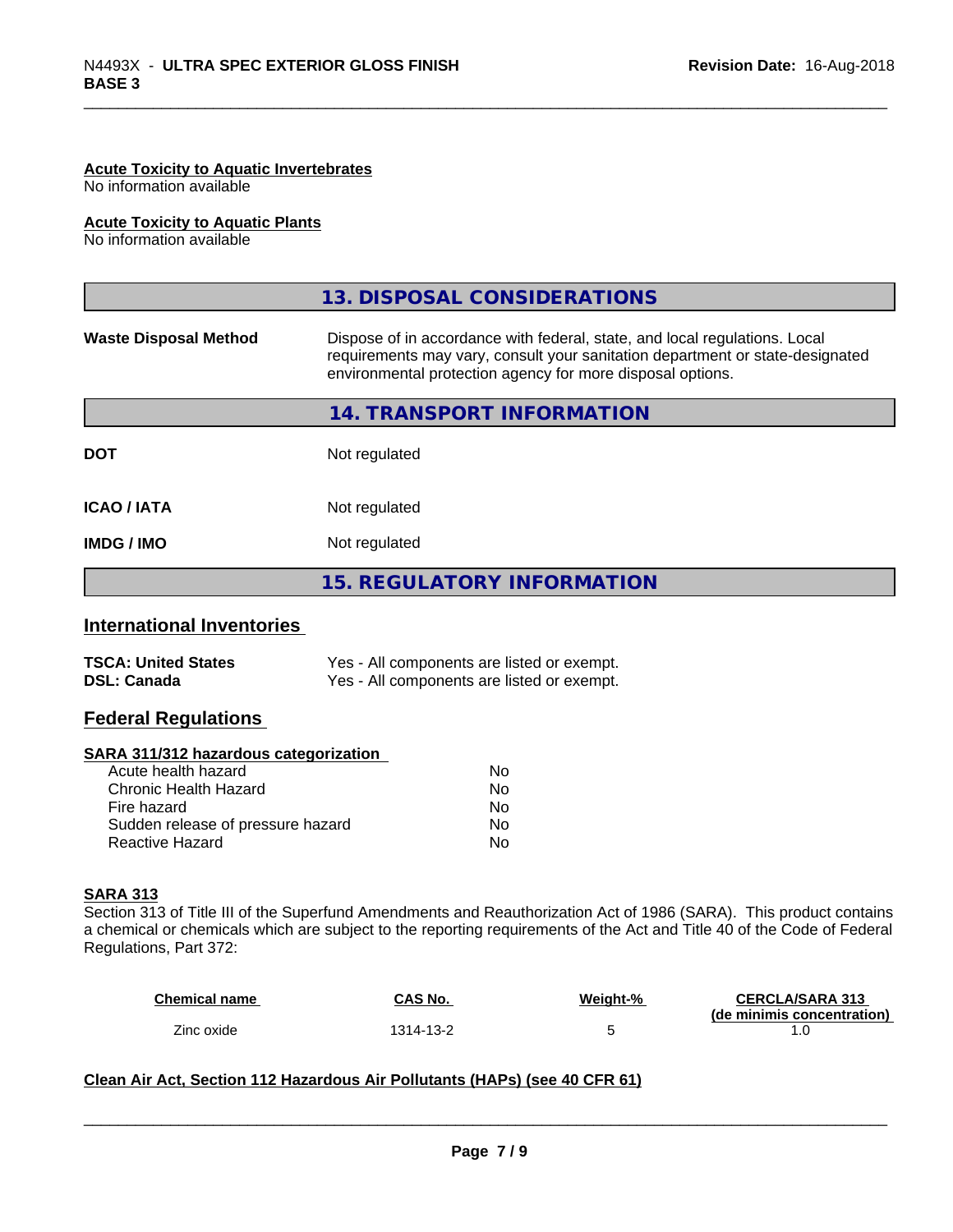This product contains the following HAPs:

*None*

# **US State Regulations**

### **California Proposition 65**

**AN** WARNING: Cancer and Reproductive Harm– www.P65warnings.ca.gov

#### **State Right-to-Know**

| <b>Chemical name</b> | <b>Massachusetts</b> | <b>New Jersey</b> | Pennsylvania |
|----------------------|----------------------|-------------------|--------------|
| Kaolin               |                      |                   |              |
| Titanium dioxide     |                      |                   |              |
| Zinc oxide           |                      |                   |              |

#### **Legend**

X - Listed

# **16. OTHER INFORMATION**

**HMIS** - **Health:** 1 **Flammability:** 0 **Reactivity:** 0 **PPE:** -

#### **HMIS Legend**

- 0 Minimal Hazard
- 1 Slight Hazard
- 2 Moderate Hazard
- 3 Serious Hazard
- 4 Severe Hazard
- \* Chronic Hazard
- X Consult your supervisor or S.O.P. for "Special" handling instructions.

*Note: The PPE rating has intentionally been left blank. Choose appropriate PPE that will protect employees from the hazards the material will present under the actual normal conditions of use.*

*Caution: HMISÒ ratings are based on a 0-4 rating scale, with 0 representing minimal hazards or risks, and 4 representing significant hazards or risks. Although HMISÒ ratings are not required on MSDSs under 29 CFR 1910.1200, the preparer, has chosen to provide them. HMISÒ ratings are to be used only in conjunction with a fully implemented HMISÒ program by workers who have received appropriate HMISÒ training. HMISÒ is a registered trade and service mark of the NPCA. HMISÒ materials may be purchased exclusively from J. J. Keller (800) 327-6868.*

 **WARNING!** If you scrape, sand, or remove old paint, you may release lead dust. LEAD IS TOXIC. EXPOSURE TO LEAD DUST CAN CAUSE SERIOUS ILLNESS, SUCH AS BRAIN DAMAGE, ESPECIALLY IN CHILDREN. PREGNANT WOMEN SHOULD ALSO AVOID EXPOSURE.Wear a NIOSH approved respirator to control lead exposure. Clean up carefully with a HEPA vacuum and a wet mop. Before you start, find out how to protect yourself and your family by contacting the National Lead Information Hotline at 1-800-424-LEAD or log on to www.epa.gov/lead.

**Prepared By** Product Stewardship Department Benjamin Moore & Co. 101 Paragon Drive